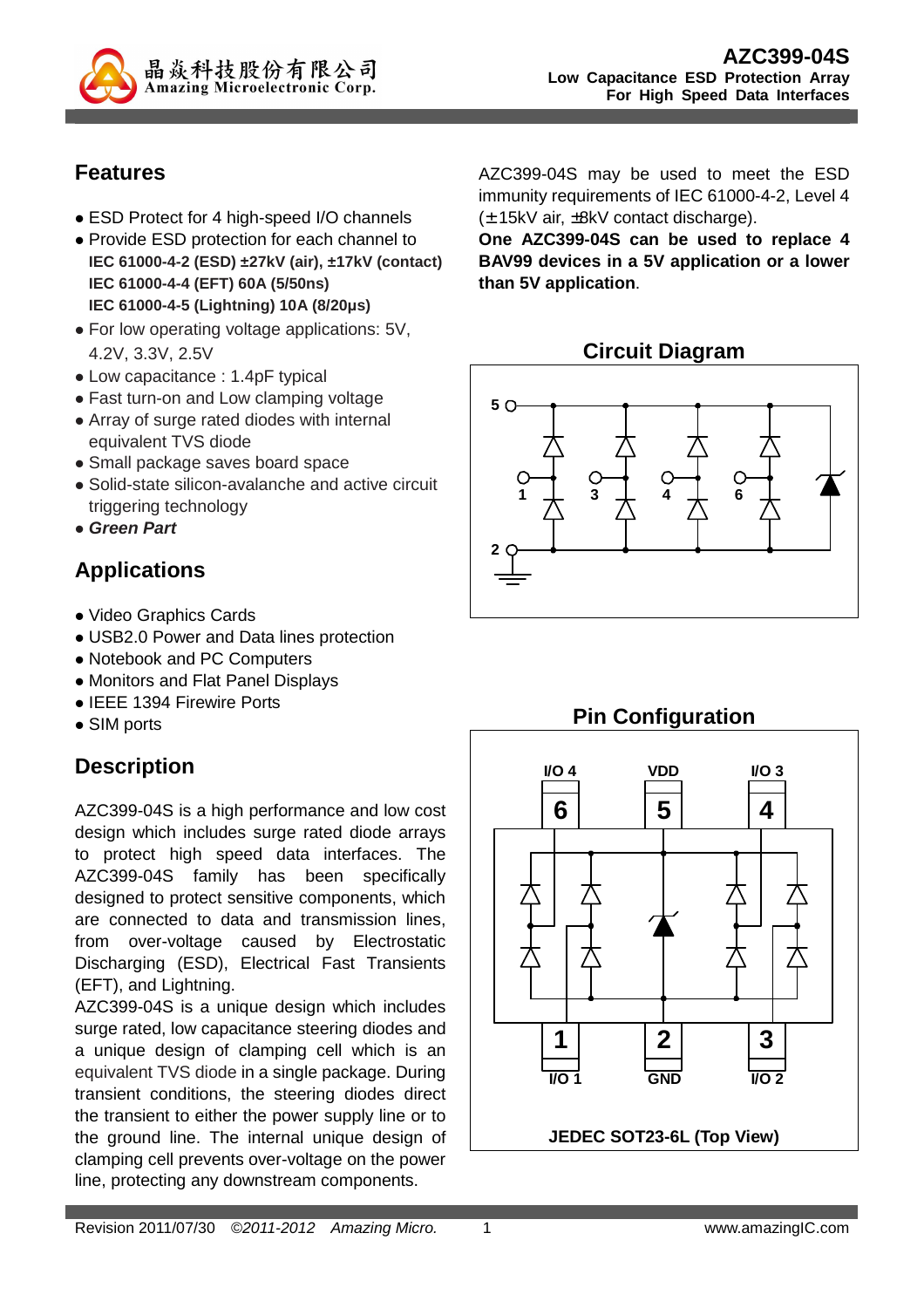

### **SPECIFICATIONS**

| <b>ABSOLUTE MAXIMUM RATINGS</b>    |                             |                                |                 |
|------------------------------------|-----------------------------|--------------------------------|-----------------|
| <b>PARAMETER</b>                   | <b>PARAMETER</b>            | <b>RATING</b>                  | <b>UNITS</b>    |
| Peak Pulse Current (tp =8/20us)    | I <sub>PP</sub>             | 10                             |                 |
| Operating Supply Voltage (VDD-GND) | $\mathsf{V}_\mathsf{DC}$    | 6                              |                 |
| ESD per IEC 61000-4-2 (Air)        |                             | 27                             | kV              |
| ESD per IEC 61000-4-2 (Contact)    | $\mathsf{V}_{\texttt{ESD}}$ | 17                             |                 |
| <b>Lead Soldering Temperature</b>  | l sol                       | 260 (10 sec.)                  | $^{\circ}$ C    |
| <b>Operating Temperature</b>       | ${\mathsf T}_{\textsf{OP}}$ | $-55$ to $+85$                 | $\rm ^{\circ}C$ |
| Storage Temperature                | $\mathsf{T}_{\text{STO}}$   | $-55$ to $+150$                | $^{\circ}$ C    |
| DC Voltage at any I/O pin          | V <sub>IO</sub>             | $(SND - 0.5)$ to $(VDD + 0.5)$ |                 |

| <b>ELECTRICAL CHARACTERISTICS</b>                        |                             |                                                                                                                                   |   |            |            |              |
|----------------------------------------------------------|-----------------------------|-----------------------------------------------------------------------------------------------------------------------------------|---|------------|------------|--------------|
| <b>PARAMETER</b>                                         | <b>SYMBOL</b>               | <b>CONDITIONS</b><br><b>MIN</b>                                                                                                   |   | <b>TYP</b> | <b>MAX</b> | <b>UNITS</b> |
| <b>Reverse Stand-Off</b><br>Voltage                      | <b>V</b> <sub>RWM</sub>     | Pin 5 to pin 2, T=25 $^{\circ}$ C                                                                                                 |   |            | 5          | V            |
| Reverse Leakage<br>Current                               | $I_{\text{L}eak}$           | $V_{RWM}$ = 5V, T=25 °C, Pin 5 to pin 2                                                                                           |   |            | 5          | μA           |
| Channel Leakage<br>Current                               | $I_{CH\text{-}\text{Leak}}$ | $V_{\text{Pin5}} = 5V$ , $V_{\text{Pin2}} = 0V$ , T=25 °C                                                                         |   |            | 1          | μA           |
| Reverse Breakdown<br>Voltage                             | $V_{BV}$                    | $I_{\text{BV}}$ = 1mA, T=25 °C, Pin 5 to Pin 2                                                                                    | 6 |            | 9          | $\mathbf{V}$ |
| <b>Forward Voltage</b>                                   | $V_F$                       | $I_F = 15 \text{mA}, T = 25 \text{°C}, P \text{in } 2 \text{ to Pin } 5$                                                          |   | 0.8        | 1.2        | $\mathbf{V}$ |
| <b>ESD Clamping</b><br>Voltage -I/O                      | $V_{clamp\_io}$             | IEC 61000-4-2 +6kV, T=25 °C, Contact<br>mode, Any Channel pin to Ground                                                           |   | 11         |            | $\mathbf{V}$ |
| <b>ESD Clamping</b><br>Voltage-VDD                       | $V_{\text{clamp\_VDD}}$     | IEC 61000-4-2 +6kV, T=25 °C, Contact<br>mode, VDD pin to Ground                                                                   |   | 9          |            | $\mathbf{V}$ |
| <b>ESD Dynamic Turn on</b><br>Resistance -I/O            | $R_{\text{dynamic\_io}}$    | IEC 61000-4-2 0~+6kV, T=25 °C, Contact<br>mode, any Channel pin to Ground                                                         |   | 0.15       |            | $\Omega$     |
| <b>ESD Dynamic Turn on</b><br>Resistance-VDD             | $R_{dynamic\_VDD}$          | IEC 61000-4-2 0~+6kV, T=25 °C, Contact<br>mode, VDD pin to Ground                                                                 |   | 0.05       |            | $\Omega$     |
| <b>Lightning Clamping</b><br>Voltage                     | V <sub>lightning_io</sub>   | $I_{PP}$ =5A, tp=8/20 $\mu$ s, T=25 °C<br>Any Channel pin to Ground                                                               |   | 7.5        |            | $\mathbf{V}$ |
| Lightning Clamping<br>Voltage                            | V <sub>lightning_VDD</sub>  | $I_{PP}$ =5A, tp=8/20 $\mu$ s, T=25 °C<br>VDD pin to Ground                                                                       |   | 6          |            | $\mathbf v$  |
| <b>Channel Input</b><br>Capacitance -1                   | $CIN-1$                     | $V_{\text{pin5}} = 5V$ , $V_{\text{pin2}} = 0V$ , $V_{\text{IN}} = 2.5V$ , f = 1MHz,<br>T=25 °C, Any Channel pin to Ground        |   | 1.4        | 1.8        | pF           |
| Channel Input<br>Capacitance - 2                         | $\mathbf{C}_\text{IN-2}$    | $V_{\text{pin5}}$ =floated, $V_{\text{pin2}}$ =0 $V, V_{\text{IN}}$ =2.5V,f=1MHz,<br>T=25°C,Any Channel pin to Ground             |   | 1.8        | 2.3        | pF           |
| <b>Channel to Channel</b><br><b>Input Capacitance -1</b> | $CCROS-1$                   | $V_{pin5} = 5V$ , $V_{pin2} = 0V$ , $V_{IN} = 2.5V$ , f = 1MHz,<br>T=25 °C, Between Channel pins                                  |   | 0.15       | 0.2        | pF           |
| <b>Channel to Channel</b><br>Input Capacitance -2        | $CCROS-2$                   | $V_{pin5}$ =floated, $V_{pin2}$ =0 $V, V_{IN}$ =2.5V,f<br>=1MHz,T=25 °C,Between Channel pins                                      |   | 0.25       | 0.35       | pF           |
| Variation of Channel<br>Input Capacitance -1             | $\triangle C_{IN-1}$        | $V_{pin5} = 5V$ , $V_{pin2} = 0V$ , $V_{IN} = 2.5V$ , f = 1MHz,<br>T=25 °C , Channel_x pin to Ground -<br>Channel_y pin to Ground |   | 0.08       | 0.1        | pF           |
| Variation of Channel<br>Input Capacitance -2             | $\triangle C_{IN-2}$        | $V_{pin5}$ =floated, $V_{pin2}$ =0V, $V_{IN}$ =2.5V, f<br>=1MHz, T=25 °C, Channel_x pin to<br>Ground - Channel_y pin to Ground    |   | 0.06       | 0.08       | рF           |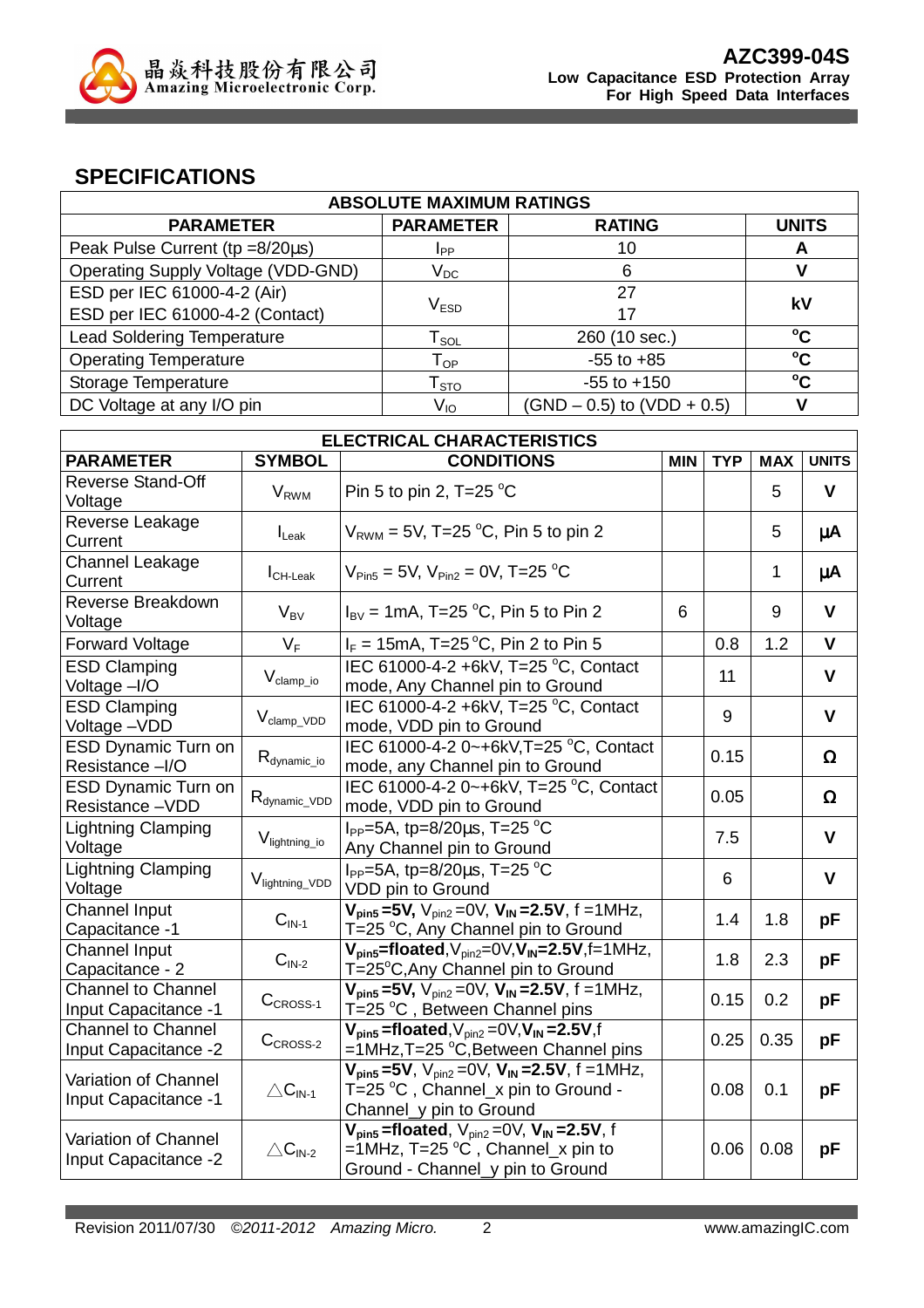

# **Typical Characteristics**









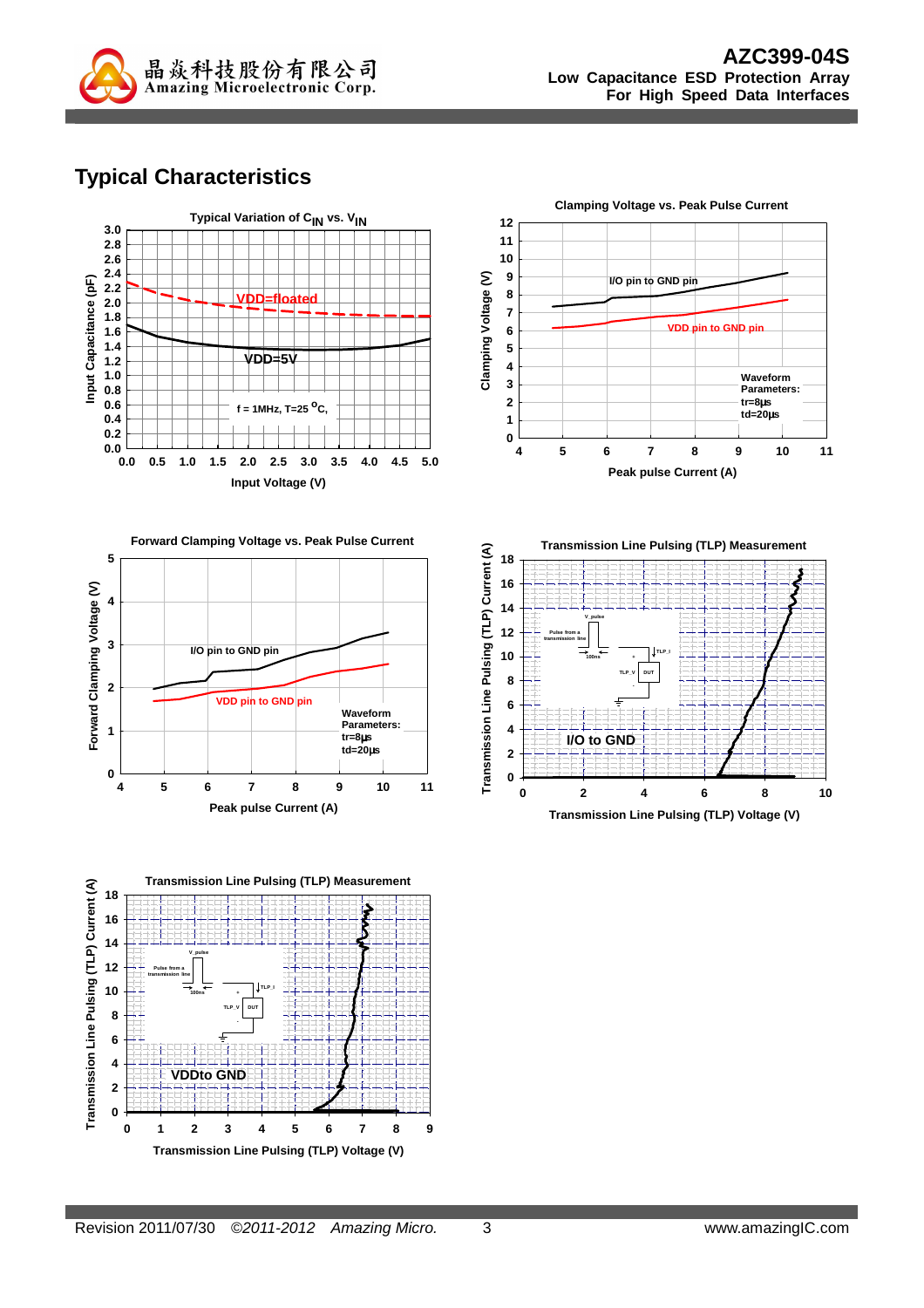

## **Applications Information**

### **A. Design Considerations**

The ESD protection scheme for system I/O connector is shown in the Fig. 1. In Fig. 1, the diodes D1 and D2 are general used to protect data line from ESD stress pulse. If the power-rail ESD clamping circuit is not placed between VDD and GND rails, the positive pulse ESD current  $(I<sub>ESD1</sub>)$  will pass through the ESD current path1. Thus, the ESD clamping voltage  $V_{CL}$  of data line can be described as follow:

 $V_{CL}$  = Fwd voltage drop of D1 + supply voltage of VDD rail +  $L_1 \times d(l_{ESD1})/dt + L_2 \times d(l_{ESD1})/dt$ 

Where  $L_1$  is the parasitic inductance of data line, and  $L_2$  is the parasitic inductance of VDD rail.

An ESD current pulse can rise from zero to its peak value in a very short time. As an example, a level 4 contact discharge per the IEC61000-4-2 standard results in a current pulse that rises from zero to 30A in 1ns. Here  $d(I<sub>ESD1</sub>)/dt$  can be approximated by  $\Delta l_{ESD1}/\Delta t$ , or 30/(1x10-9). So just 10nH of total parasitic inductance  $(L_1$  and  $L_2$ combined) will lead to over 300V increment in  $V_{CL}$ ! Besides, the ESD pulse current which is directed into the VDD rail may potentially damage any components that are attached to that rail. Moreover, it is common for the forward voltage drop of discrete diodes to exceed the damage threshold of the protected IC. This is due to the relatively small junction area of typical discrete components. Of course, the discrete diode is also possible to be destroyed due to its power dissipation capability is exceeded.

The AZC399-04S has an integrated power-rail ESD clamped circuit between VDD and GND rails. It can successfully overcome previous disadvantages. During an ESD event, the positive ESD pulse current  $(I_{ESD2})$  will be directed through the integrated power-rail ESD clamped circuit to GND rail (ESD current path2). The clamping voltage  $V_{CL}$  on the data line is small and protected IC will not be damaged because power-rail ESD clamped circuit offer a low impedance path to discharge ESD pulse current.



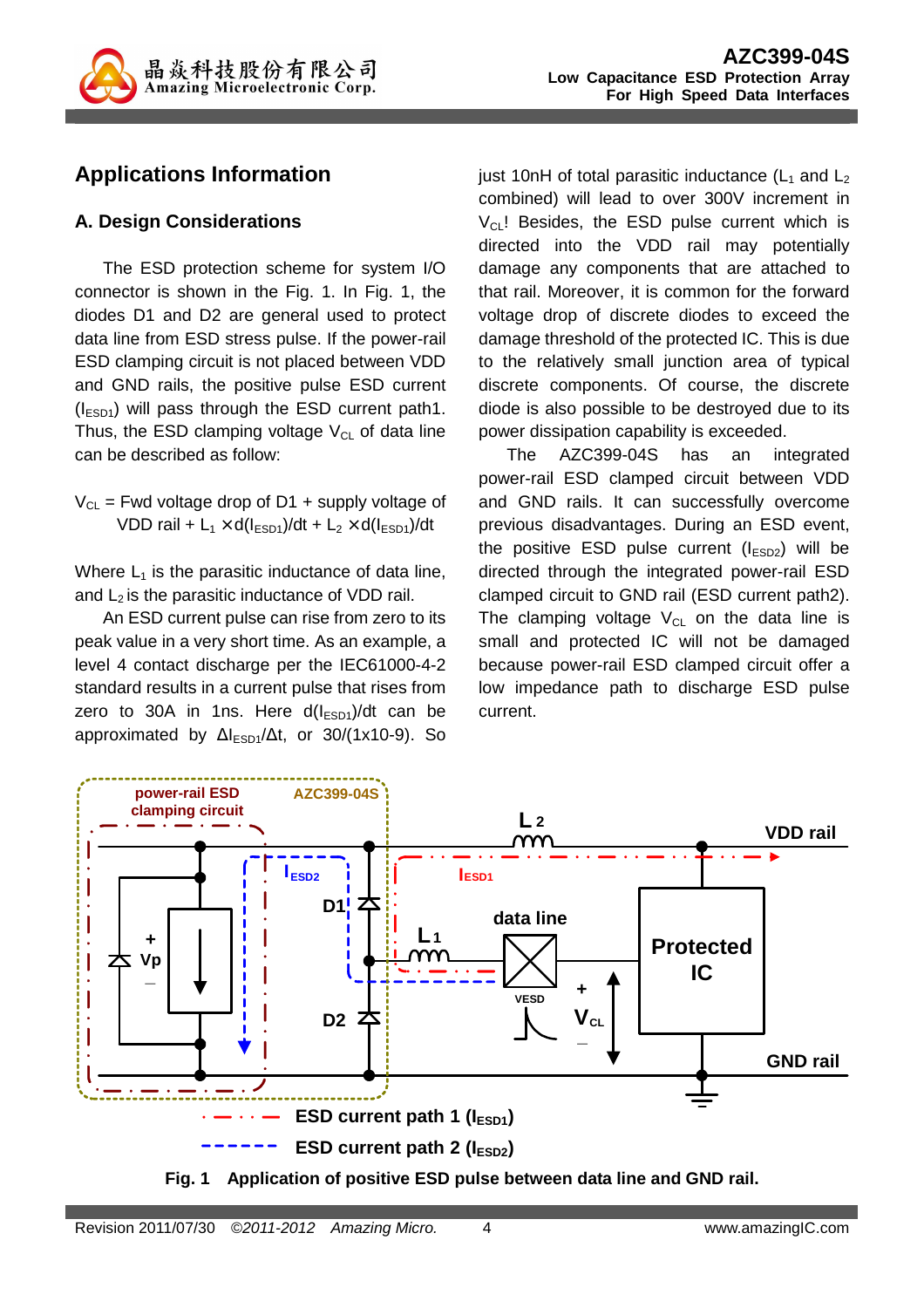

### **B. Device Connection**

The AZC399-04S is designed to protect four data lines and power rails from transient over-voltage (such as ESD stress pulse). The device connection of AZC399-04S is shown in the Fig. 2. In Fig. 2, the four protected data lines are connected to the ESD protection pins (pin1, pin3, pin4, and pin6) of AZC399-04S. The ground pin (pin2) of AZC399-04S is a negative reference pin. This pin should be directly connected to the GND rail of PCB (Printed Circuit Board). To get minimum parasitic inductance, the path length should keep as short as possible. In addition, the power pin (pin 5) of AZC399-04S is a positive reference pin. This pin should directly connect to the VDD rail of PCB., then the VDD rail also can be protected by the power-rail ESD clamped circuit (not shown) of AZC399-04S.

AZC399-04S can provide protection for 4 I/O signal lines simultaneously. If the number of I/O signal lines is less than 4, the unused I/O pins can be simply left as NC pins.

In some cases, systems are not allowed to be reset or restart after the ESD stress directly applying at the I/O-port connector. Under this situation, in order to enhance the sustainable ESD Level, a 0.1µF chip capacitor can be added between the VDD and GND rails. The place of this chip capacitor should be as close as possible to the AZC399-04S.

In some cases, there isn't power rail presented on the PCB. Under this situation, the power pin (pin 5) of AZC399-04S can be left as floated. The protection will not be affected, only the load capacitance of I/O pins will be slightly increased. Fig. 3 shows the detail connection.







**Fig. 3 Data lines and power rails connection of AZC399-04S. VDD pin is left as floating when no power rail presented on the PCB.**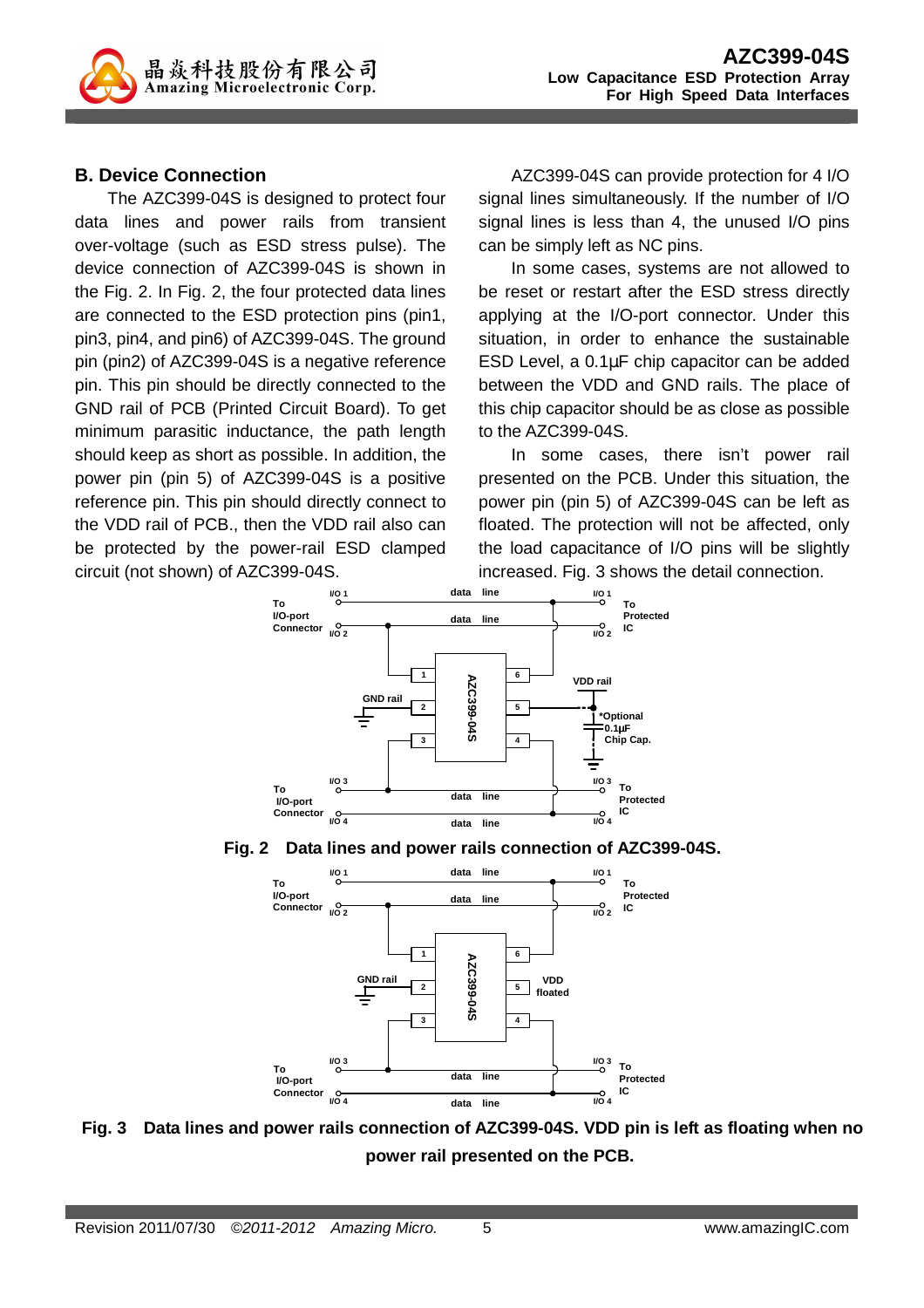

### **C. Applications**

### **1. Universal Serial Bus (USB) ESD Protection**

The AZC399-04S can be used to protect the USB port on the monitors, computers, peripherals or portable systems. The ESD protection scheme for dual USB ports is shown in Fig. 3. In the Fig.3, each device will protect up two USB ports. The voltage bus  $(V_{\text{BUS}})$  of USB ports (port1 and port2) are connected to the power pin (pin 5) of AZC399-04S. Each data line (D+/D-) of USB port is connected to the ESD protection pin of AZC399-04S.

When ESD voltage pulse appears on the data line, the ESD pulse current will be conducted by AZC399-04S away from the USB controller chip. In addition, the ESD pulse current also can be conducted by AZC399-04S away from the USB controller chip when the ESD voltage pulse appears on the voltage bus  $(V_{\text{BUS}})$  of USB port. Therefore, the data lines (D+/D-) and voltage bus  $(V_{\text{BUS}})$  of two USB ports are complementally protected with an AZC399-04S.



**Fig. 3 ESD Protection scheme for dual USB ports by using AZC399-04S.**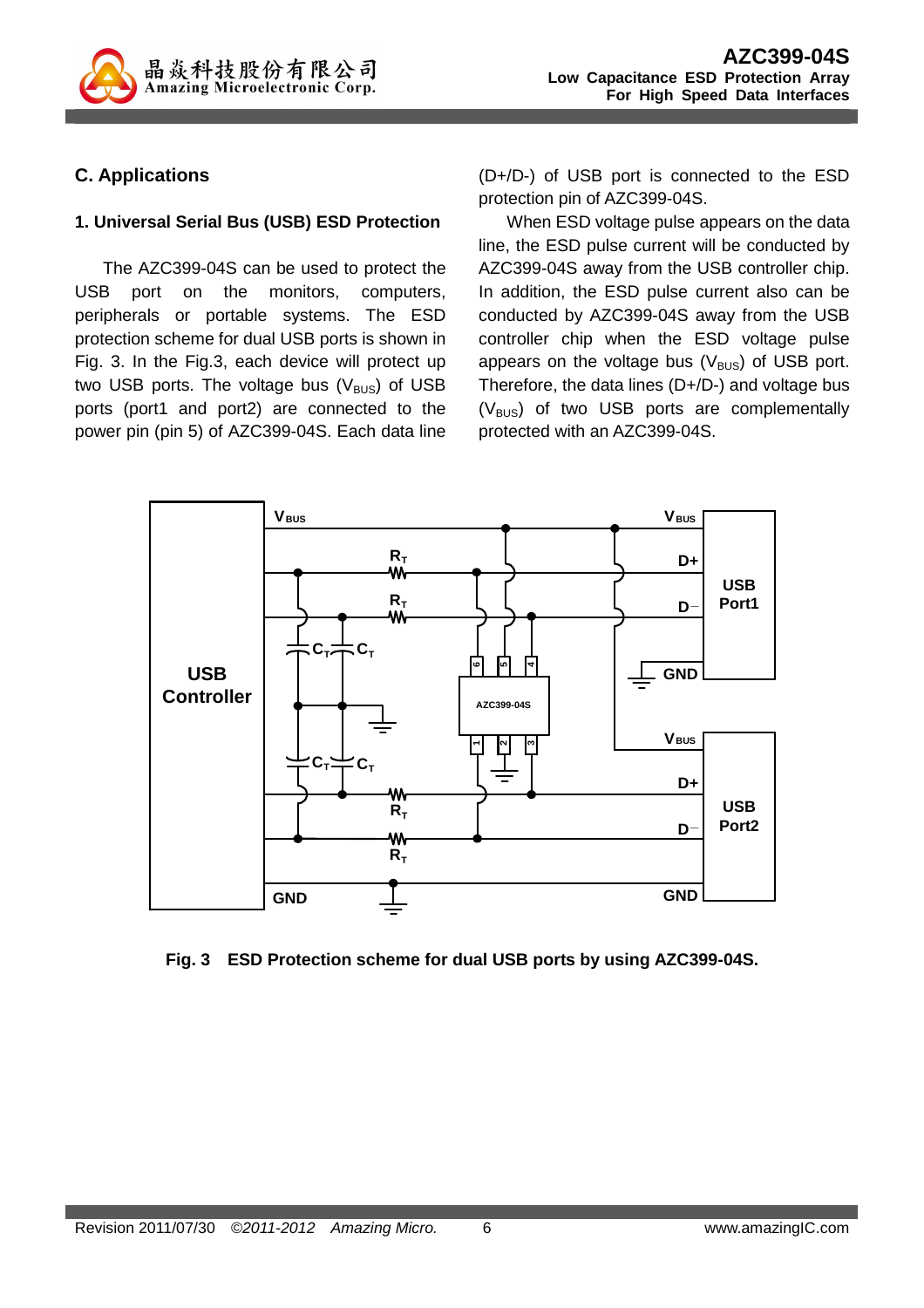

### **2. Audio Interface ESD Protection**

For the audio interface, the Right/Left channel and TMC terminals should be protected from the ESD stress. The AZC399-04S can be used for the audio interface ESD protection. The ESD protection scheme for audio interface is shown in the Fig. 4. In the Fig. 4, the Right and Left channels of audio connector are connected to ESD protection pins (such as pin 1 and pin 6) of AZC399-04S. In addition, the TMC terminals of audio connector are also connected to ESD

protection pins (such as pin 3 and pin 4) of AZC399-04S. For the power pin (pin 5) of AZC399-04S, it should directly connect to the VDD power supply.

When ESD voltage pulse appears on the Right/Left channel or TMC terminals of audio connector, the ESD pulse current will be discharged by AZC399-04S. Therefore, the Right/Left channel and TMC terminals of audio chip are complementally protected with an AZC399-04S.



### **Fig. 4 ESD Protection scheme for audio interface by using AZC399-04S.**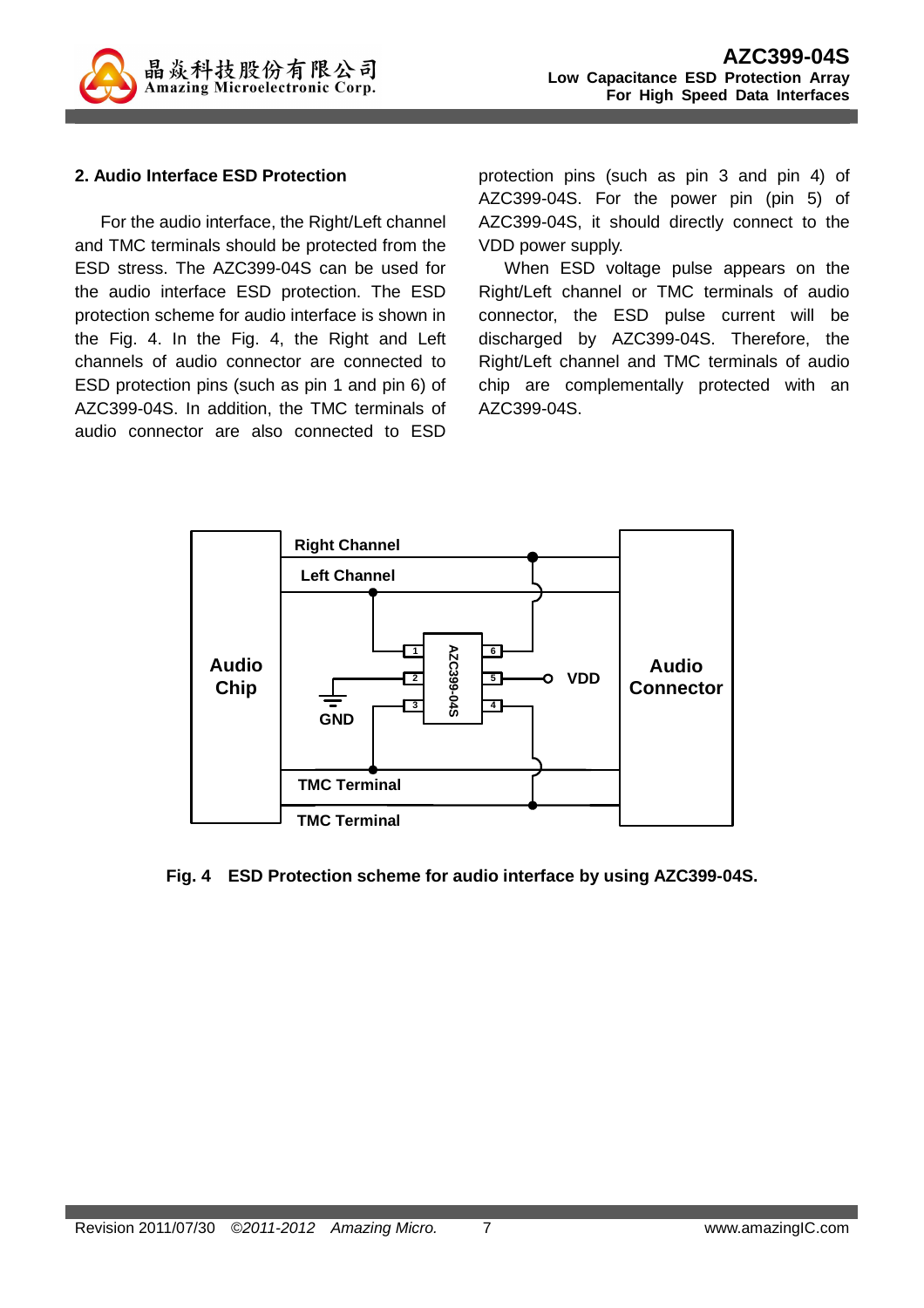

#### **3. Video (VGA) Interface ESD Protection**

AZC399-04S is designed for protecting high speed I/O ports from very high over-voltage caused by Electrostatic Discharging (ESD). Thus, a lot of kinds of high speed I/O ports can be the applications of AZC399-04S, especially, the VGA and DVI ports with the ESD spec. of contact-17kV, Air-27kV, Class-C above.

#### **The VGA Input Port**

The schematic of ESD protection design for a VGA input port on a display system is shown in Fig. 5. In most of VGA input circuit designs, there are always two power supplies, one is from the connector's DSUB-5V pin which potential comes from another VGA output port, the other is from the own power supply circuit of the VGA input port, system 5V. The VDD pin of AZC399-04S is directly connected to the connector's DSUB-5V pin to block the ESD event which comes from the DSUB-5V pin.

#### **The PCB layout example for the VGA Port**

Fig. 6 shows the PCB layout example for a VGA port with two AZC399-04S being used. In order to get good signal quality, in this PCB example, the signal traces for R, G, and B signals are with 0.4mm width and are accompanied with GND traces, respectively.



**Fig. 5 The ESD design for a VGA INPUT port which two AZC399-04S are used.**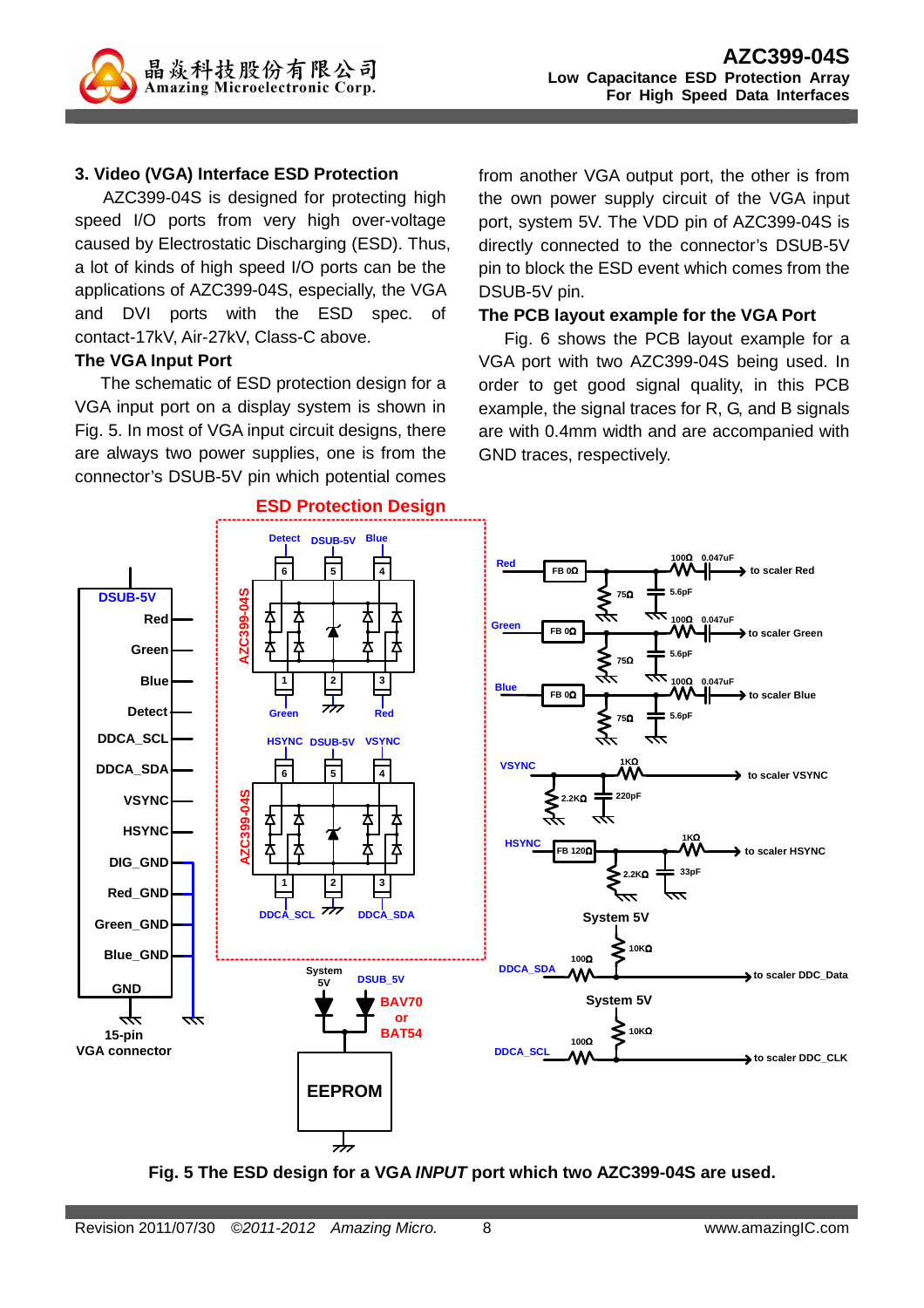



**Fig. 6 The PCB layout example for a VGA port with two AZC399-04S being used.**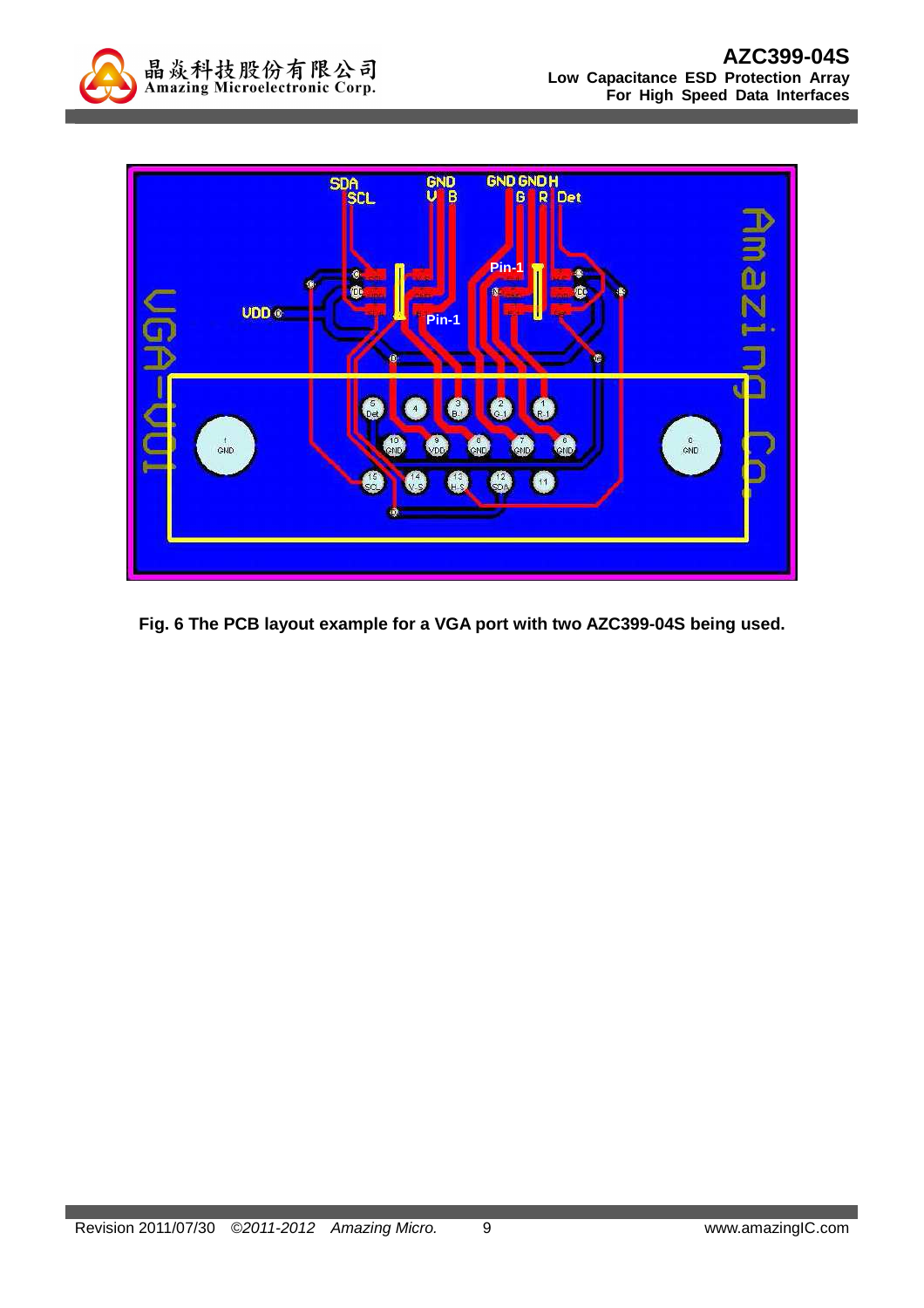

#### **4. SIM Port ESD Protection**

The AZC399-04S can be also used to protect the SIM port. The ESD protection scheme for a SIM port is shown in Fig. 7. In the Fig.7, the voltage bus (VCC) of SIM port is connected to the power pin (pin 5) of AZC399-04S. The ground bus (GND) of SIM port is connected to the ground pin (pin 2) of AZC399-04S. The other three signal lines, I/O, Clock, and Reset, are connected three ESD protection pins of AZC399-04S, respectively. The rest ESD protection pin of AZC399-04S is left to be floated.

When ESD voltage pulse appears on the one of the signal lines, the ESD pulse current will be conducted by AZC399-04S away from the controller chip. In addition, the ESD pulse current also can be conducted by AZC399-04S away from the controller chip when the ESD voltage pulse appears on the voltage bus (VCC) of SIM port. Therefore, the signal lines (I/O, Clock, and Reset) and voltage bus (VCC) of the SIM ports are all protected with an AZC399-04S.



**Fig. 7 ESD Protection scheme for SIM port by using AZC399-04S**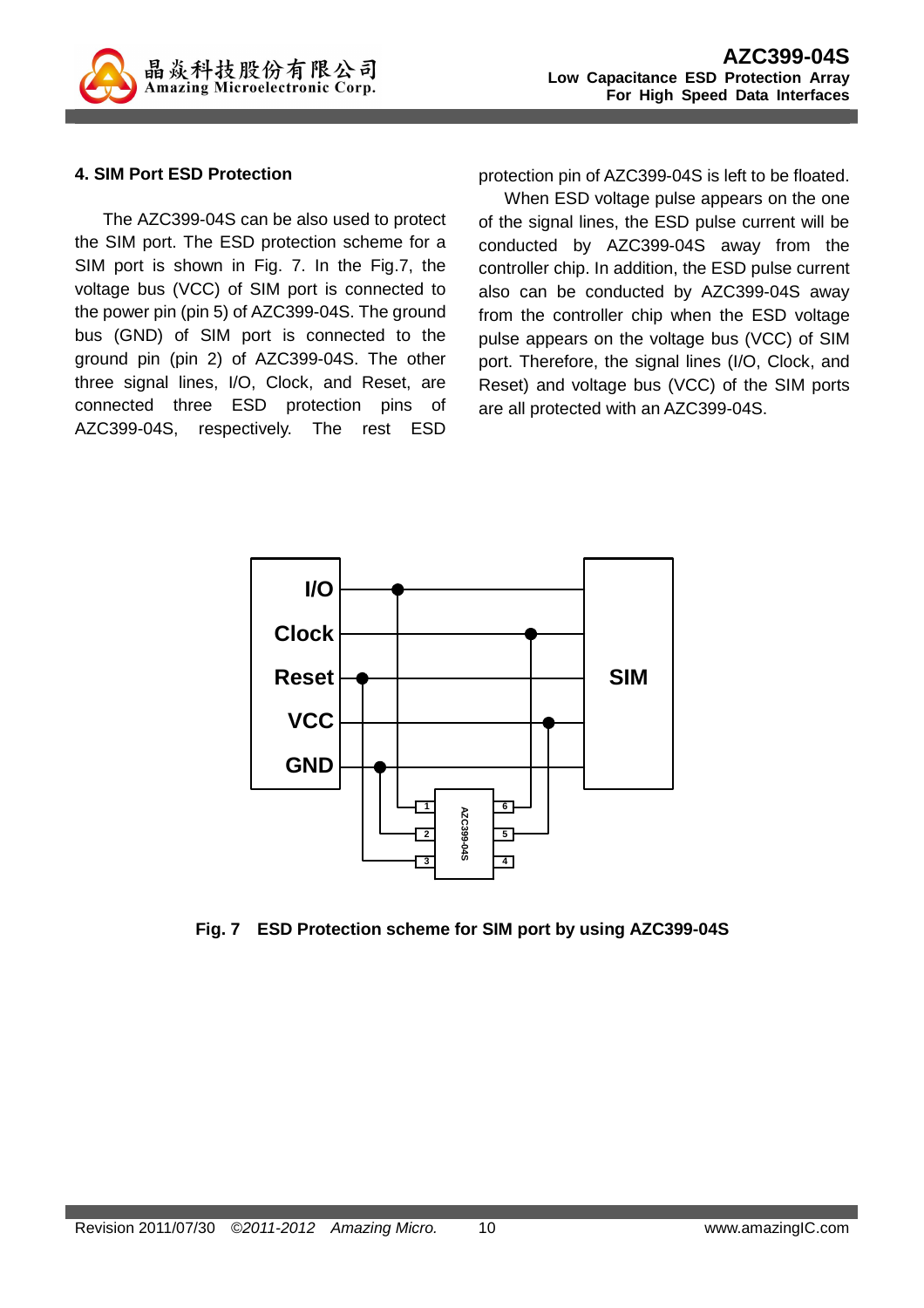

## **Mechanical Details**



### PACKAGE DIMENSIONS

| <b>Symbol</b>  |         | <b>Millimeters</b> | <b>Inches</b> |       |  |
|----------------|---------|--------------------|---------------|-------|--|
|                | MIN.    | MAX.               | MIN.          | MAX.  |  |
| A              |         | 1.45               |               | 0.057 |  |
| A <sub>1</sub> | 0       | 0.15               | 0.000         | 0.006 |  |
| A <sub>2</sub> | 0.9     | 1.3                | 0.035         | 0.051 |  |
| b              | 0.3     | 0.5                | 0.012         | 0.020 |  |
| C              | 0.08    | 0.21               | 0.003         | 0.008 |  |
| D              | 2.72    | 3.12               | 0.107         | 0.123 |  |
| Е              | 1.4     | 1.8                | 0.055         | 0.071 |  |
| E <sub>1</sub> | 2.6     | 3                  | 0.102         | 0.118 |  |
| e              | 0.95BSC |                    | 0.037BSC      |       |  |
| e1             | 1.9BSC  |                    | 0.075BSC      |       |  |
| L1             | 0.3     | 0.6                | 0.012         | 0.024 |  |
| L              | 0.7REF  |                    | 0.028REF      |       |  |
| L <sub>2</sub> | 0.25BSC |                    | 0.010BSC      |       |  |
| θ              | O       | 8                  | 0             | 8     |  |

Notes:

- This dimension complies with JEDEC outline standard MO-178 Variation AB.
- Dimensioning and tolerancing per ASME Y14.5M-1994.
- All dimensions are in millimeters, and the dimensions in inches are for reference only.
- $\bullet$  1mm = 40 mils = 0.04 inches.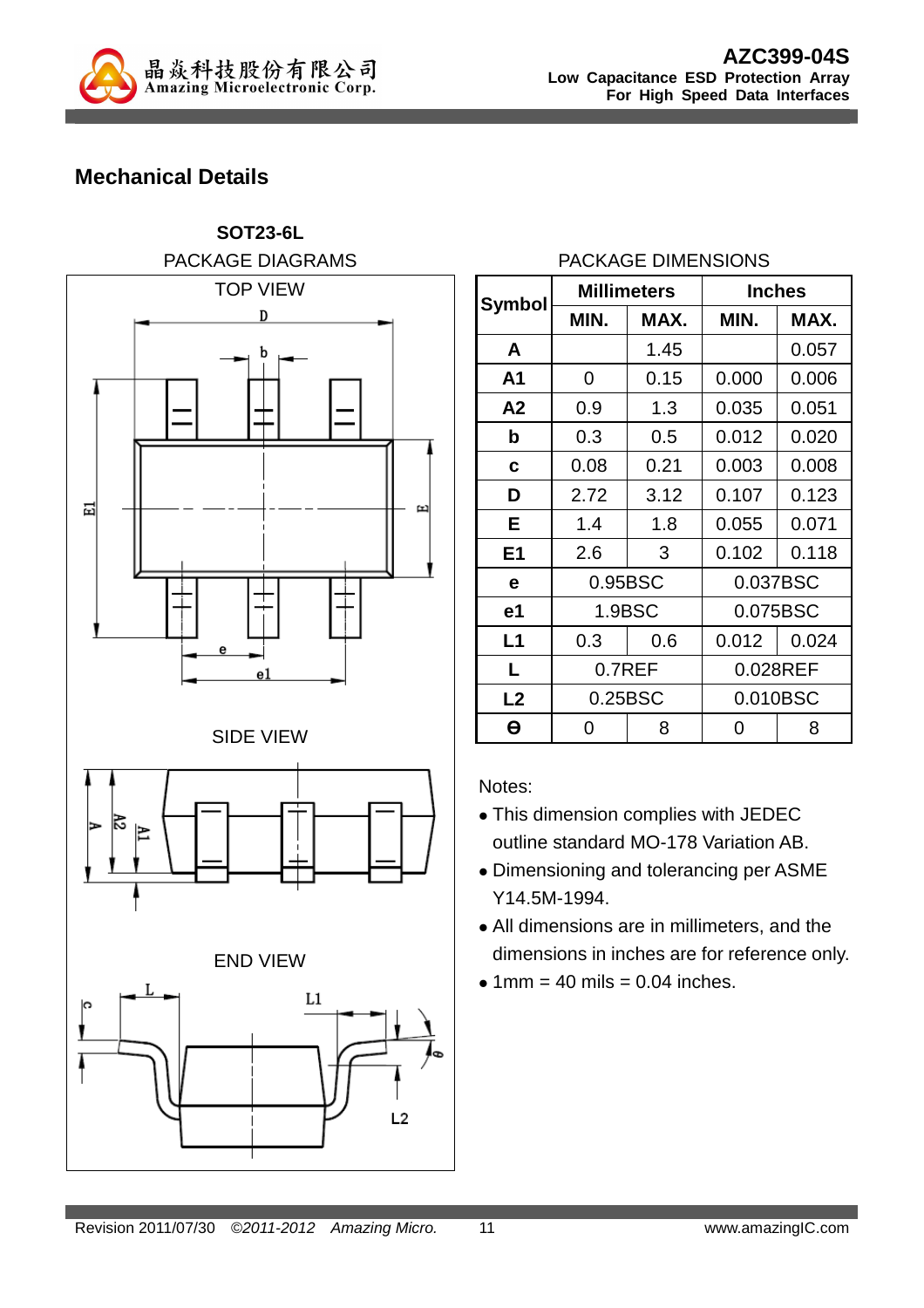

## **LAND LAYOUT**



| <b>Dimensions</b> |                   |               |  |
|-------------------|-------------------|---------------|--|
| <b>Index</b>      | <b>Millimeter</b> | <b>Inches</b> |  |
| A                 | 0.60              | 0.024         |  |
| B                 | 1.10              | 0.043         |  |
| C                 | 0.95              | 0.037         |  |
| D                 | 2.50              | 0.098         |  |
| Е                 | 1.40              | 0.055         |  |
| с                 | 3.60              | 0.141         |  |

Notes:

This LAND LAYOUT is for reference purposes only. Please consult your manufacturing partners to ensure your company's PCB design guidelines are met.

### **MARKING CODE**



**Part Number** Marking Code AZC399-04S C30XY

C30 = Device Code  $X = Date Code$ Y = Control Code

### **Ordering Information**

| PN#            | Material | Type | Reel size | MOO/internal box      | MOQ/carton          |
|----------------|----------|------|-----------|-----------------------|---------------------|
| AZC399-04S.R7G | freen    | T/R  | inch      | 4 reel= $12,000/b$ ox | 6 box=72,000/carton |